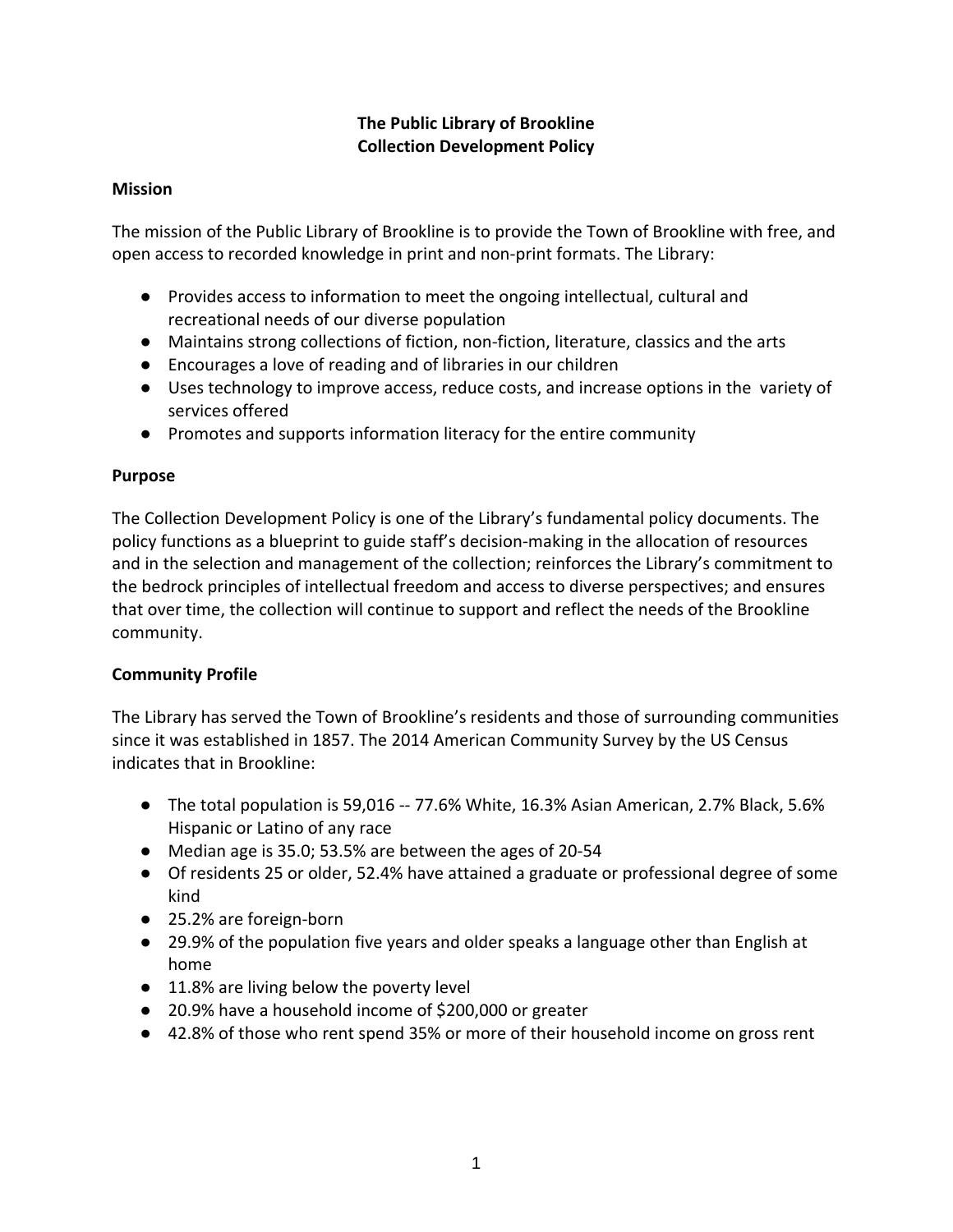#### **Scope of the Collection**

The Library's collection is distributed among the Main Library and two branches, Coolidge Corner and Putterham, and also includes a host of electronic resources available to patrons within and outside of the library.

The Main Library contains the Library's core collection of print materials in a variety of formats: books, DVDs, music CDs, books on CD, music scores, magazines and newspapers. Specialized collections at Main Library include the Brookline Room, an archive of local history materials; travel guides; a Career Center containing job search and test preparation materials; both fiction and nonfiction large print materials; Russian language materials in a variety of formats; and a Basic Education section providing materials for adult literacy, ESL learners and new US citizens. The Main Library also houses a dynamic Children's Room and Teen Room, which provide both collections and programming for children of all ages.

The Coolidge Corner Branch is among the highest-circulating branch libraries in the Minuteman Library Network. In addition to popular materials in a variety of formats, Coolidge Corner also has one of the best Chinese language collections in the Commonwealth, in addition to strong Russian and Hebrew language collections. The Children's Room at Coolidge Corner is a bustling area with an extensive print collection and an engaging variety of programs.

The Putterham Branch is also among the highest‐circulating branches in the Minuteman Library Network. The Children's print collection and programs are the heart of the branch, but Putterham also has a strong fiction and DVD sections. Large print materials and Korean language materials are other highlights of the collection.

The Library's electronic resources include those provided by the Minuteman Library Network, the Massachusetts Board of Library Commissioners, the Massachusetts Library System, as well as those provided by the Library directly. The range of offerings include article databases and online encyclopedias, ebooks, streaming music and video, downloadable audiobooks, digital magazines, genealogy resources, language learning and reader's advisory tools and investment research services.

## **Beyond Brookline's Collection**

The Library is a member of the Minuteman Library Network, the Massachusetts Library System and OCLC, all of which provide access to materials beyond Brookline's collection. When patrons request materials not owned by the Library, every effort is made to locate these items through either the Commonwealth Catalog or interlibrary loan.

#### **Responsibility**

Ultimate responsibility for collection development resides with the Library Director in accordance with the policies established by the Board of Library Trustees. The Supervisor of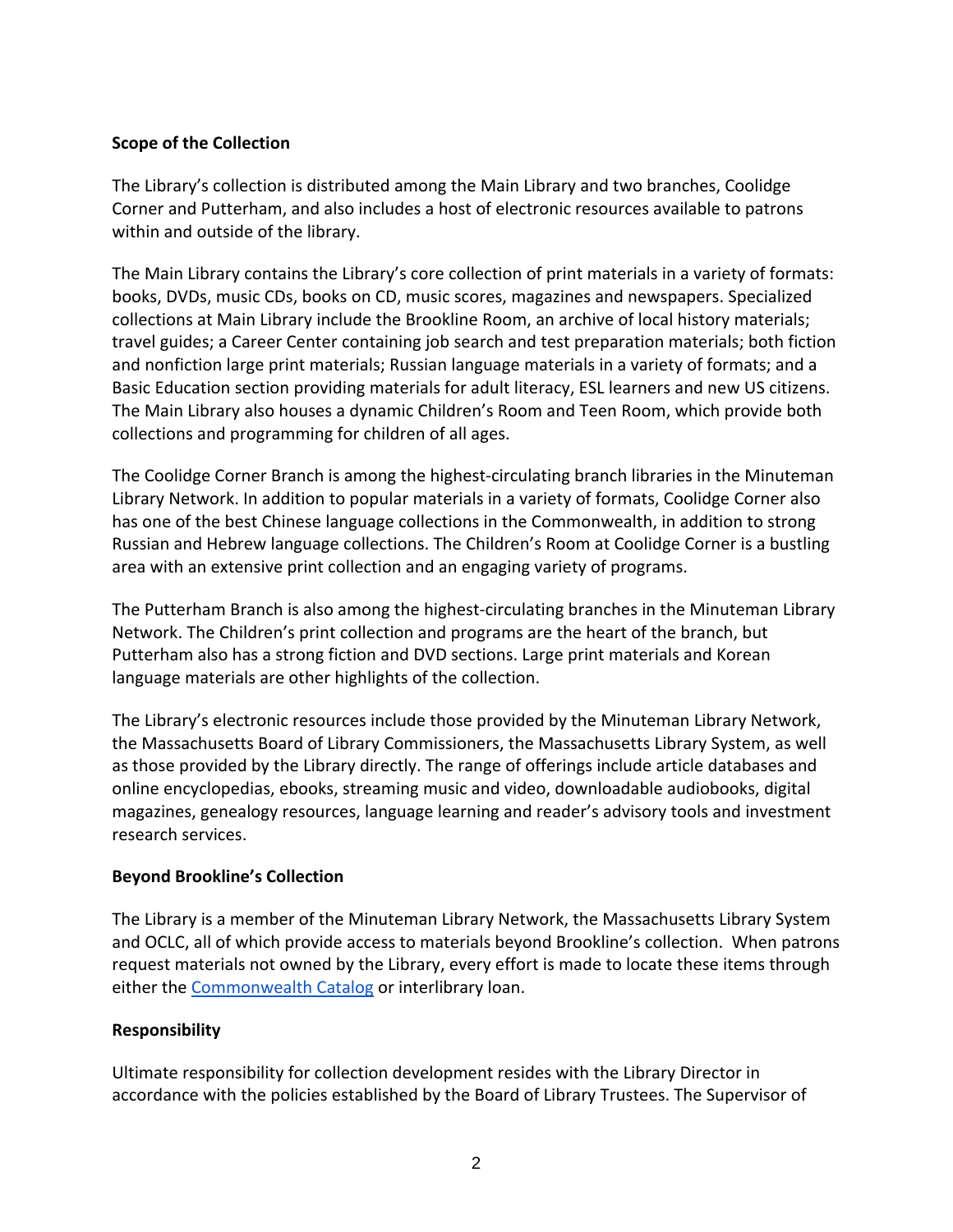Collection Development and other professional library staff assist the Director by performing duties such as recommending materials budget allocations, selecting materials and removing materials from the collection.

## **Selection and Evaluation Guidelines**

Budget allocation by subject and format is based on public demand, usage statistics, and available resources. Library staff utilizes professional judgment, subject knowledge and the criteria listed below in making collection development decisions, including decisions about choosing titles and identifying appropriate quantities for purchase. Reserve levels in the circulating collection are monitored after purchase to respond to public demand.

Materials are acquired in multiple formats when appropriate, including print, audiovisual, and digital resources. Certain materials are selected to address local community needs; branch materials, therefore, are not necessarily duplicated in the Main Library collection. An item need not meet all of these criteria to be selected.

The following general criteria are incorporated to evaluate and select materials for the collection:

- Relevance to the interests and needs of the community, both present and potential
- Extent of publicity, critical review, awards won, and current or anticipated demand
- Local, historical, and/or cultural significance of the author or subject
- Relevance to the existing collection's strengths and weaknesses
- Reputation and qualifications of the author, publisher or producer, with preference generally given to titles vetted in the editing and publishing industry
- Accuracy, timeliness, diversity of viewpoint; literary merit and contribution to field of study
- Publication date, price, availability and materials budget; cost in relation enhancement of the collection
- Relevance to early literacy
- Responsiveness to school age and teen interest, and scholastic support and enrichment
- Format's durability, relevance, suitability, and ease of use
- Availability of content through the internet, subscription databases, or the Minuteman Library Network
- Physical space limitations
- As a general rule, the Library does not purchase textbooks. However, textbooks may be added to the collection if they provide the best or only source of information on a subject, or to complement an existing area with another perspective.

# **Deselection and Collection Maintenance**

The Library's collection is a living, changing entity. Deselection of material from the circulating collections is a vital part of successful collection maintenance. Continuous evaluation is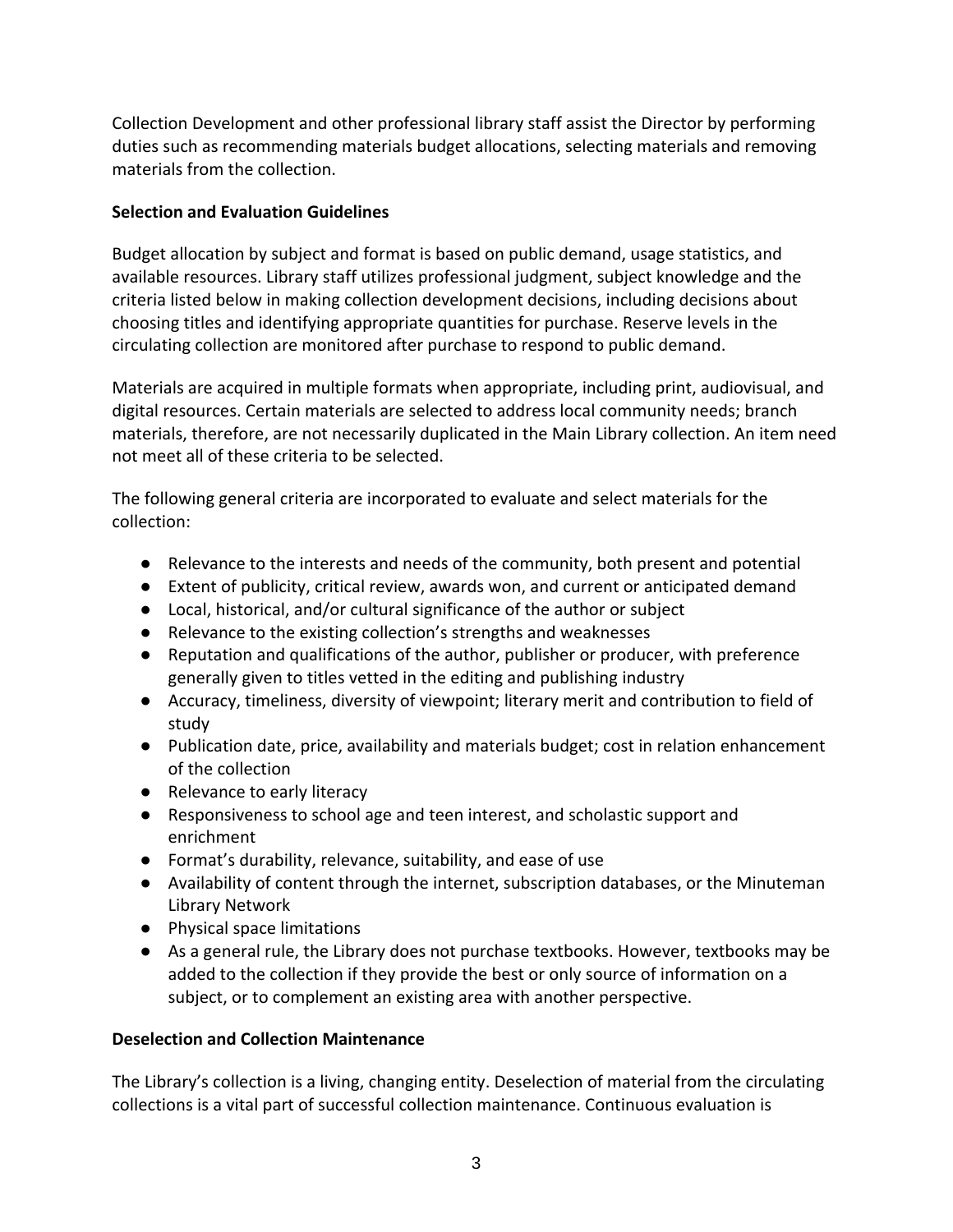necessary and materials are regularly removed to maintain a current, accurate and appealing collection and to facilitate its ease of use. Decisions are influenced by patterns of use, the capacity of each location and the holdings of other libraries that may specialize in a given subject matter. Great care is taken to retain or replace items that have enduring value to the community.

The following criteria are used in selecting materials for deselection:

- Damage or poor condition
- Number of copies in the collection
- Relevance to the needs and interest of the community
- Current demand and frequency of use
- Accuracy and timeliness
- Local interest
- Availability elsewhere including other libraries and online
- Deemed to be of an enduring nature

As materials become worn, damaged, or lost, replacement will be based on whether or not:

- The item is still available
- There is ongoing demand or need
- Another item or format might better serve the same purpose
- Updated, newer or revised materials would better replace a given item
- The item has historical value in this or another library based upon mission and guidelines
- Another library system could better provide the item or a comparable item in the future

Deselected items may be offered to other libraries or disposed of through the Friends of the Brookline Library book sale, a third‐party vendor, or recycling.

#### **Patron Requests for Purchase**

Patrons may request that the Library purchase items it does not own using the online Purchase Request form. Each request is reviewed for inclusion in the collection using the selection criteria listed above; an item's availability through the Commonwealth Catalog or through interlibrary loan is also considered when deciding whether or not to add an item to the Library's collection.

#### **Gifts and Donations**

When the Library receives a monetary donation for the purchase of materials, selection is made in accordance with this Collection Development Policy.

The Library accepts donations of materials in usable condition, including works by local authors, for consideration as additions to its collections. All gift materials added to the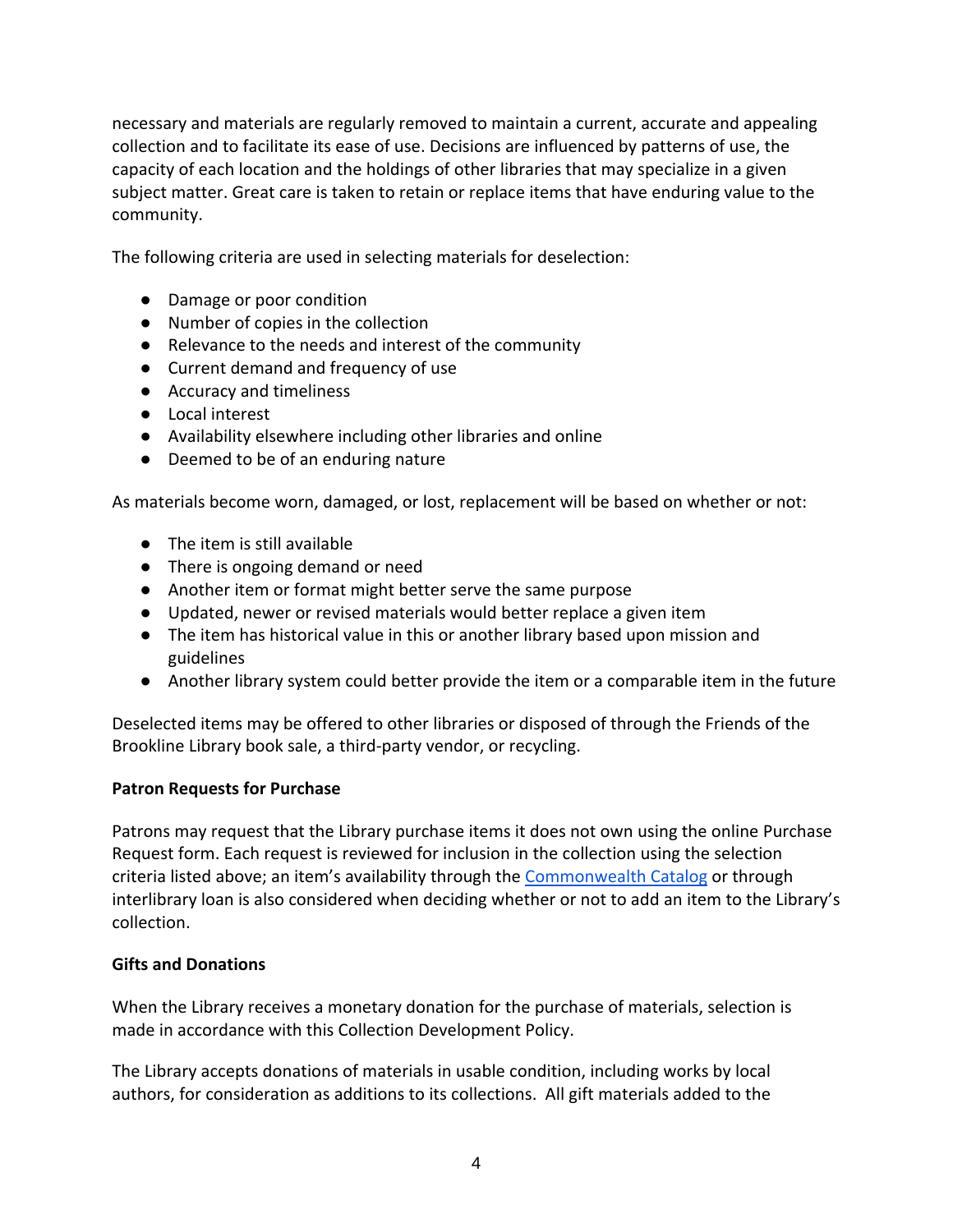collection must meet the same selection criteria as purchased materials. The Library reserves the right to use any donation as it sees fit, including the conditions of display, storage and access. Upon receipt, all donations become the property of the Library. The Library does not return, nor does it track the status of, donations.

Donations not added to the collection may be given to the Friends of the Brookline Library for their ongoing book sale. Proceeds from the Friends Book Sale directly benefit the Library. Donations may also be given to a third‐party vendor, or may be disposed of through other means determined by the Library.

#### **Intellectual Freedom and Request for Reconsideration of Library Materials**

The Library respects the freedom of information for its users and adheres to the principles expressed in the American Library Association's Library Bill of Rights, Freedom to Read and Freedom to View statements. The Library seeks to provide information on all viewpoints on controversial subjects. Language, situations, or subjects that may be offensive to some community members do not disqualify material whose value is to be judged in its entirety. The Library recognizes parents and legal guardians as the parties responsible for the reading and viewing habits of their children. The selection of materials for the adult collection is not restricted by the possibility that children may obtain materials their parents or guardians consider inappropriate.

Library patrons requesting reconsideration and removal of items in the collection may submit a Request for Reconsideration of Library Material form. The Library Director will carefully review all such requests in relation to the Library's mission and selection criteria and will respond to the patron in writing.

## **Review of Collection Development Policy**

In order to maintain a dynamic and responsive collection that meets the current needs of the community, this policy will be reviewed every two years by the Supervisor of Collection Development, the Policy Committee and the Board of Library Trustees.

**Voted by the Board of Library Trustees 11 April 2007 Amended: 10 May 2016**